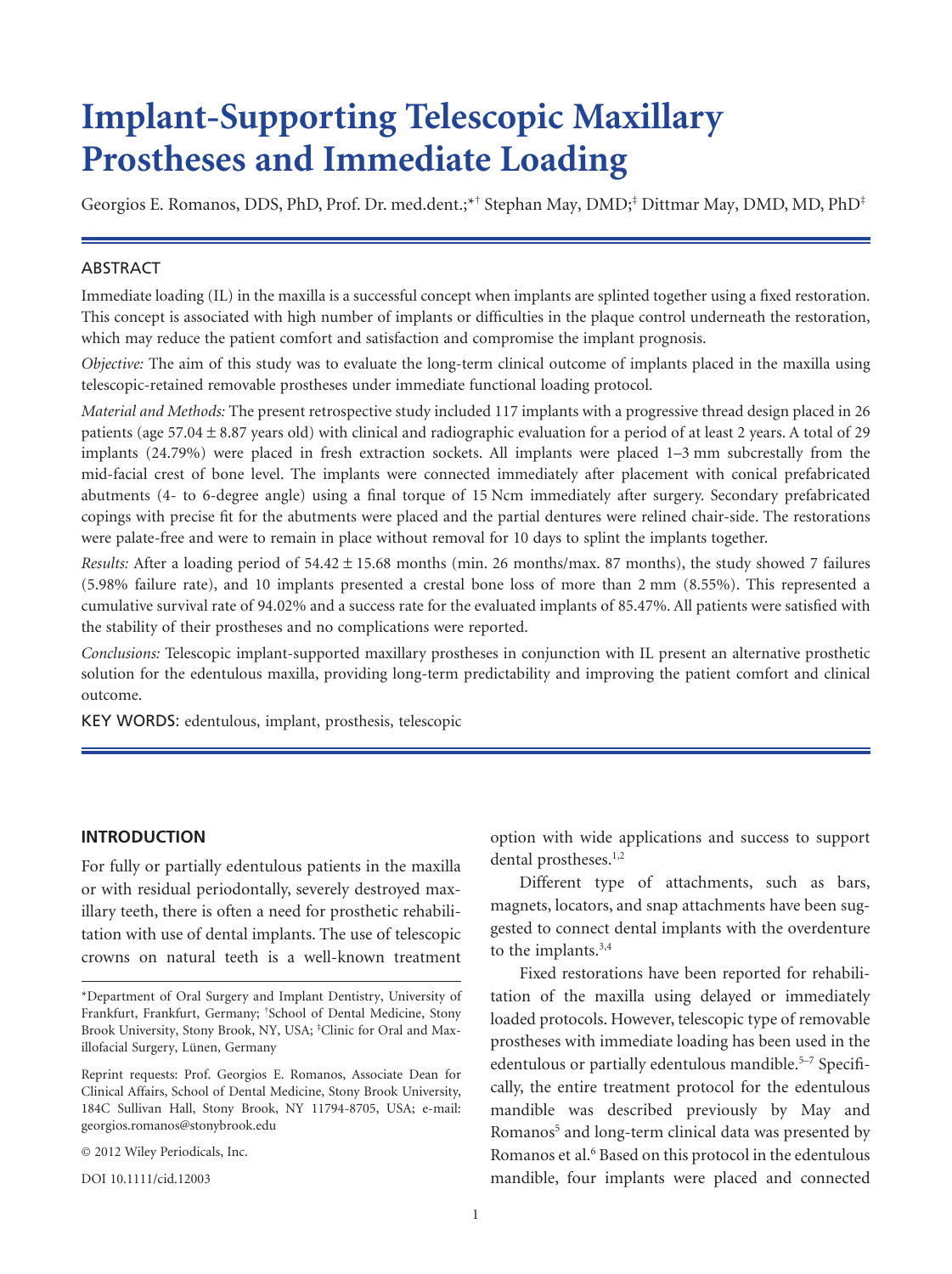with 4- to 6-degree angle, prefabricated, telescopic abutments immediately after insertion.<sup>5,6</sup> The prosthesis was relined using metal prefabricated copings for the telescopic abutments. Using this treatment concept in the mandible, a high survival rate of dental implants has been documented after at least 2 years of loading with a maximum of 129 months of loading period.<sup>6</sup> In a recent paper, the use of this type of telescopic abutments for combined tooth-implant supporting prostheses in conjunction with immediate loading was also described leading to high success rates for the mandibular rehabilitation.7

However, there are no edentulous maxilla data using this type of restoration. Therefore, the aim of the present study was to evaluate the long-term success of implants placed in the maxilla and loaded immediately after surgery using a similar protocol with removable, telescopic, implant-supported restorations.

## **MATERIAL AND METHODS**

In a retrospective clinical study, 26 patients (6 male, 20 female; age 57.04  $\pm$  8.87 years) with edentulous maxillae were treated with 117 implants (four to six implants per jaw) and immediate loading between November 2001 and December 2007. Fifteen patients had edentulous maxillae and 11 were partially edentulous in the maxilla. The youngest patient was 40 years old; the oldest one was 70 years old. A total of 29 implants (24.79%) were placed in fresh extraction sockets, immediately after tooth extraction and gentle, meticulous cleaning of the sockets and irrigation with saline solution before implant placement. The size of the implants is presented in Table 1. Implants with the A-label had a 3.5 mm diameter; the B-label had a 4.5 mm diameter. The length of the implants was 9.5 mm, 11 mm, 14 mm, and 17 mm.

All implants were placed 1–3 mm subcrestally from the mid-facial crest of bone according to the chart documentation and loaded immediately after surgery. The

| <b>TABLE 1 Distribution of Implants Placed in the</b><br><b>Maxilla</b> |              |                 |                 |                 |            |            |               |  |
|-------------------------------------------------------------------------|--------------|-----------------|-----------------|-----------------|------------|------------|---------------|--|
|                                                                         | A9.5         | A <sub>11</sub> | A <sub>14</sub> | A <sub>17</sub> | <b>B11</b> | <b>B14</b> | <b>B17</b>    |  |
| Male                                                                    | $\Omega$     | -5.             | 14              | $\Omega$        | 6          | 3          |               |  |
| Female                                                                  | $\mathbf{1}$ | 22              | 32              | 47              | 15         | 15         | $\mathcal{L}$ |  |
| <b>Total</b>                                                            |              | 27              | 46              | 47              | 21         | 18         | 3             |  |



**Figure 1** Implant placement and alignment guides in place before alignment.

implants had a progressive thread design and a sandblasted, acid-etched surface (Ankylos**®**, Tulsa, OK, USA). The 2 mm crestal collar of the implants had only etched surface. The implants presented a Morse-tapered (conical) implant–abutment connection (allowing 360 different position options for the abutment) and a platform shifting. According to the manufacturer guidelines, all implants were connected with their conical (straight or angulated) prefabricated abutments (with an angle of 4, 5 or 6 degrees) using a final torque of 15 Ncm.

The abutments (SynCone**®**, Dentsply, Tulsa, OK, USA) were parallelized each other using special alignment guides (Figures 1 and 2). After flap closure with silk or nylon 4-0 sutures, secondary prefabricated copings were placed over the abutments and the implant-supported overdentures were relined chair-side using methyl methacrylate, cold-cure resin material. The consistency of the resin material should be not very thin but similar to "dough" mixture in order to avoid the flow of the resin in the undercuts. In addition, relining



**Figure 2** Alignment of the abutments for immediate loading.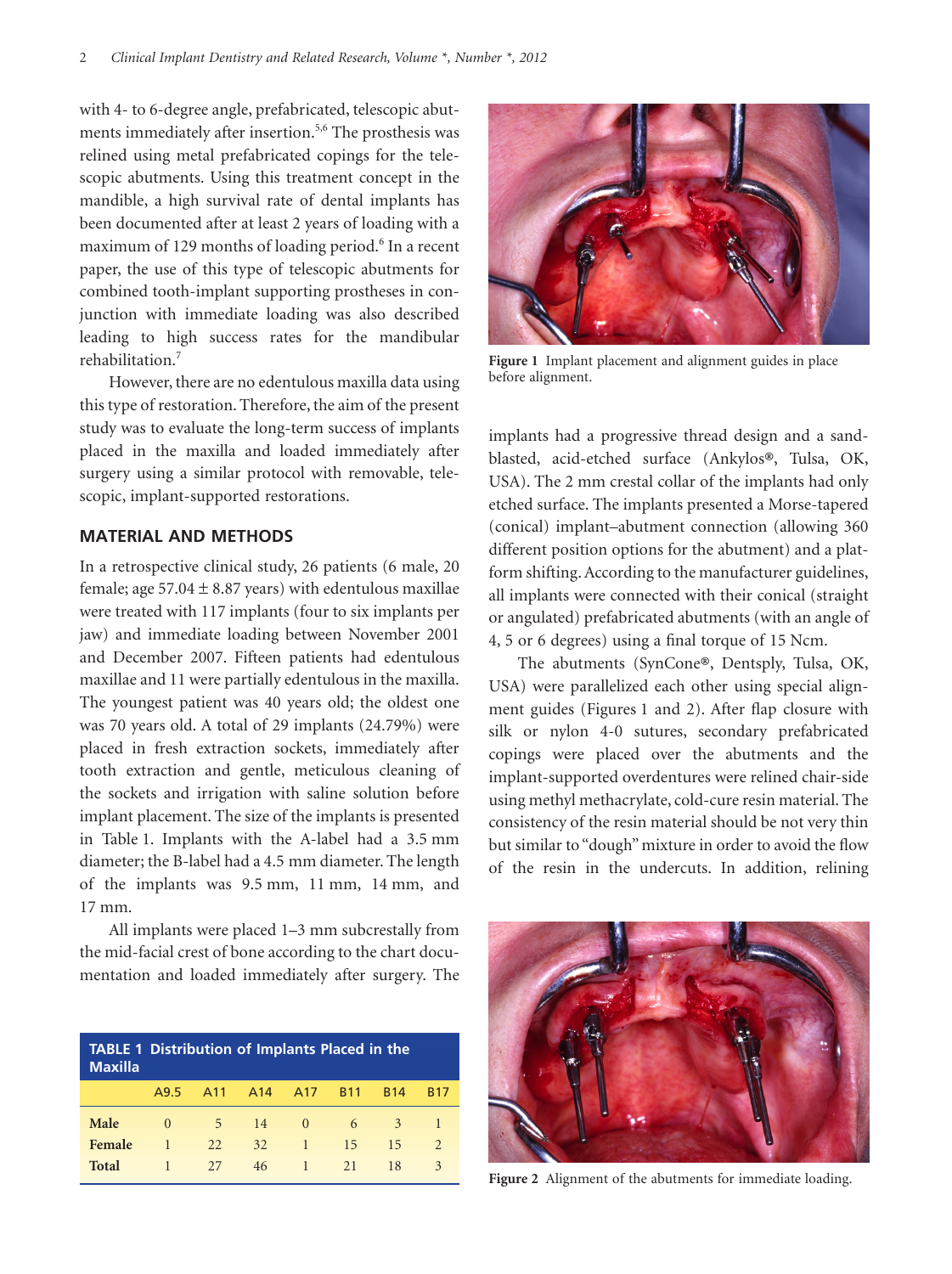

**Figure 3** Excellent soft tissue healing 1 week after surgery.



**Figure 5** Ten years after loading.

undercuts in the sulcular areas of the abutments were blocked out using a rubber dam of plastic rings placed around the abutments. Patients were advised to close the mouth without pressure during relining. Considering the occlusal vertical dimension according to diagnostic evaluation of the patient before treatment, the final telescopic overdentures were finalized and were implant-supported acrylic prostheses without metal reinforcement. Only cases with metal-reinforced partial dentures, which have been translated to implantsupported prostheses had metal reinforcement.

Antibiotics were prescribed postoperatively for one week, such as wide spectrum penicillin or Clindamycin and Chlorhexidine digluconate mouth rinse was used three times per day. A soft/liquid diet was advised for the first stages of the healing (6 to 8 weeks postoperatively). The patients with implants placed in fresh extraction sockets, had to use soft/liquid diet for 3 to 4 months after surgery. The prosthetic restorations remained in place without removal for the first 10 days in order to immo-



**Figure 4** One month healing after immediate loading.

bilize the implants and the sutures were removed after the prosthesis was taken out with a crown remover. All patients had partial (conventional and not implantsupported) or full dentures in the mandible.

Clinical and radiographic examinations were performed using panoramic radiographs with the same panoramic unit in order to evaluate the condition of peri-implant hard and soft tissues once per year. The implants were evaluated for a period of at least 2 years (Figures 3–5).

The implants were evaluated for stability approximately 3 months after placement. Implants were also assessed for peri-implant soft tissue health, prosthetic stability, prosthetic complications, and radiographic crestal bone loss. Calculations were made of mean survival time, success rate using the Albrektsson et al.<sup>8</sup> criteria, and any other observed complications.

After 1 year, the implants were evaluated annually for mobility, suppuration, and other periodontal conditions, as well as radiographically, determining the crestal bone levels. The radiographs have been evaluated after a magnification of 10× to represent better the crestal bone loss dependent on the implant position at the time of surgery as well as at the follow up visit (Figures 6 and 7). Additional visits initiated by the patients, if and when they noticed problems. A reline of the basis of the prosthesis was performed once per year.

### **RESULTS**

Seven implants failed (5.98% failure rate). This represented a survival rate of 94.02% after a loading period of  $54.42 \pm 15.68$  months (min. 26 months/max. 87 months). The failed implants and the time of failure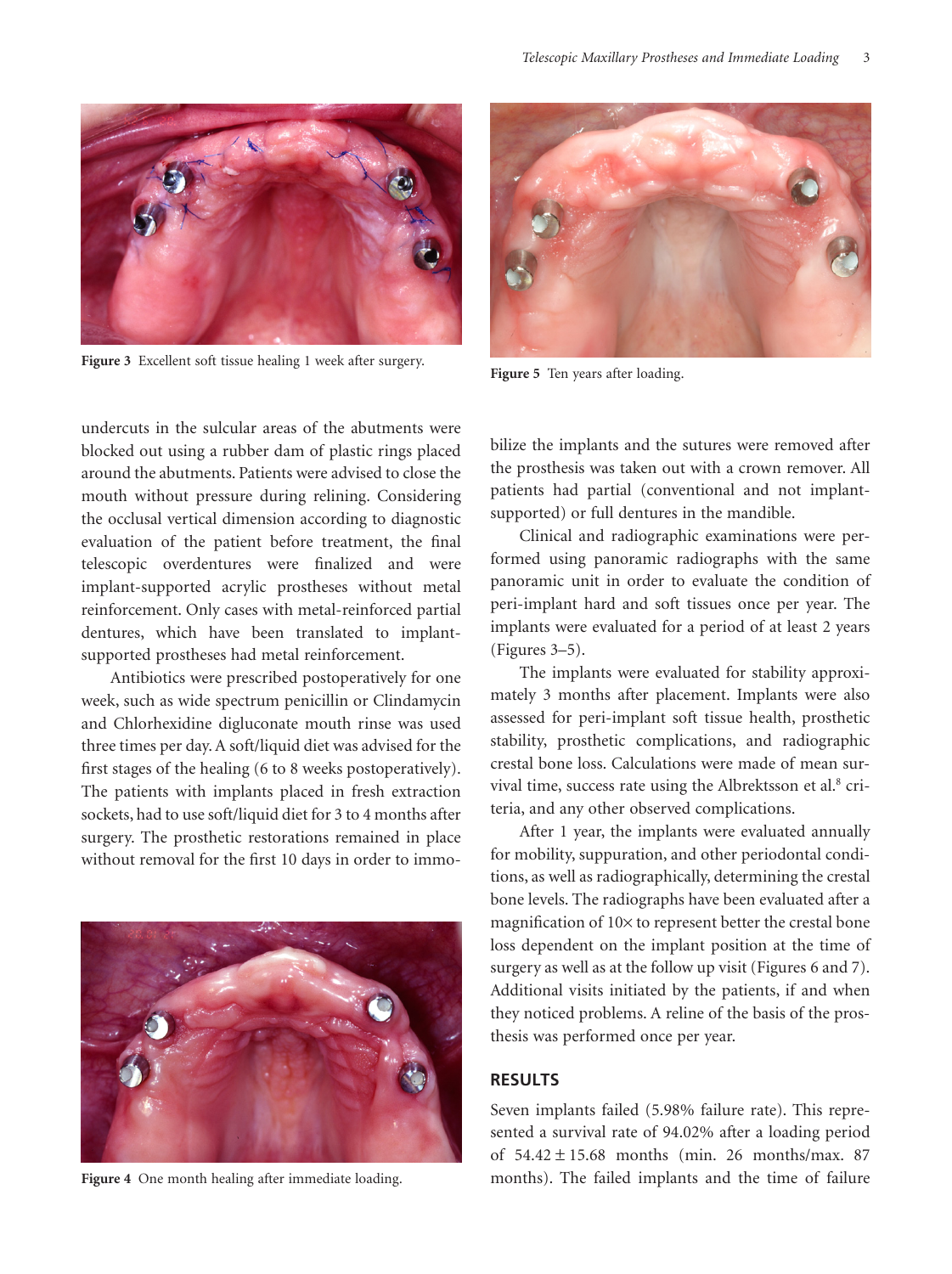

**Figure 6** Radiological evaluation 10 years after loading presenting crestal bone stability.

were demonstrated in Table 2. The crestal bone levels showed in general, stability over the entire loading period. Only 10 implants presented a crestal bone loss of more than 2 mm (8.55%). Therefore, the success rate from this retrospective analysis was 85.47%. Specifically, the bone loss in relationship with the number of implants is demonstrated in Table 3.

Patients generally did not complain and were satisfied with the stability of prostheses and there was an absence of complications, such as fracture or insufficient stability of the prostheses. The peri-implant soft tissues presented a healthy condition, without hyperplastic gingival overgrowths and the crest of bone demonstrated long-term stability.

### **DISCUSSION**

Immediate provisionalization of an implant-retained prosthesis following the concept of telescopic restora-



**Figure 7** Restoration 10 years after loading with metal reinforcement.

**TABLE 2 Failures in Relationship to the Area and the Loading Period**

| Area $(\#)$ | Loading<br>Period (mo.) | Immediate<br>Implant | <b>Delayed</b><br>Implant |
|-------------|-------------------------|----------------------|---------------------------|
| 6           | 12                      | X                    |                           |
| 6           | $\mathbf{1}$            |                      | $\mathbf X$               |
| 5           | $\mathbf{1}$            |                      | X                         |
| 5           | $\overline{4}$          |                      | X                         |
| 11          | $\overline{2}$          |                      | X                         |
| 12          | $\overline{4}$          |                      | X                         |
| 12          | $\overline{2}$          |                      | X                         |

tions was presented here for the rehabilitation of the edentulous maxilla. The present type of prosthesis differs from the implant-supported hybrid restorations or bridges allowing an excellent control of the plaque accumulation. In addition, this type of removable prosthesis is an implant-supported prosthesis and not a tissue-retained restoration like the bar-supported removable prostheses. The possibility to parallelize implants together allows the transfer of the loading forces to the peri-implant tissues, respectively in a similar way like in an implant (and not tissue)-retained prosthesis. The prostheses made did not cover the primary stress bearing areas of the maxilla,<sup>9</sup> but were horseshoe-shaped and restricted to covering the secondary stress bearing area of the residual alveolar ridges. This improved the comfort for the patient and provided a better self-cleaning effect underneath the restoration.

Postoperative complications, such as peri-implant soft tissue overgrowths, were not observed during the entire observation period in comparison to the tissue response around bar-retained prostheses<sup>10</sup> or around snap-attachments.<sup>11</sup>

In the presented concept of maxillary rehabilitation, there is simplicity in the maintenance of the abutment

| <b>TABLE 3 Crestal Bone Loss and Implant Failures</b> |                       |  |  |  |
|-------------------------------------------------------|-----------------------|--|--|--|
| Bone Loss (in mm)                                     | <b>Total Implants</b> |  |  |  |
|                                                       | 33                    |  |  |  |
|                                                       | 44                    |  |  |  |
| $\mathcal{D}_{\cdot}$                                 | 23                    |  |  |  |
| 3                                                     | 10                    |  |  |  |
| Failures                                              |                       |  |  |  |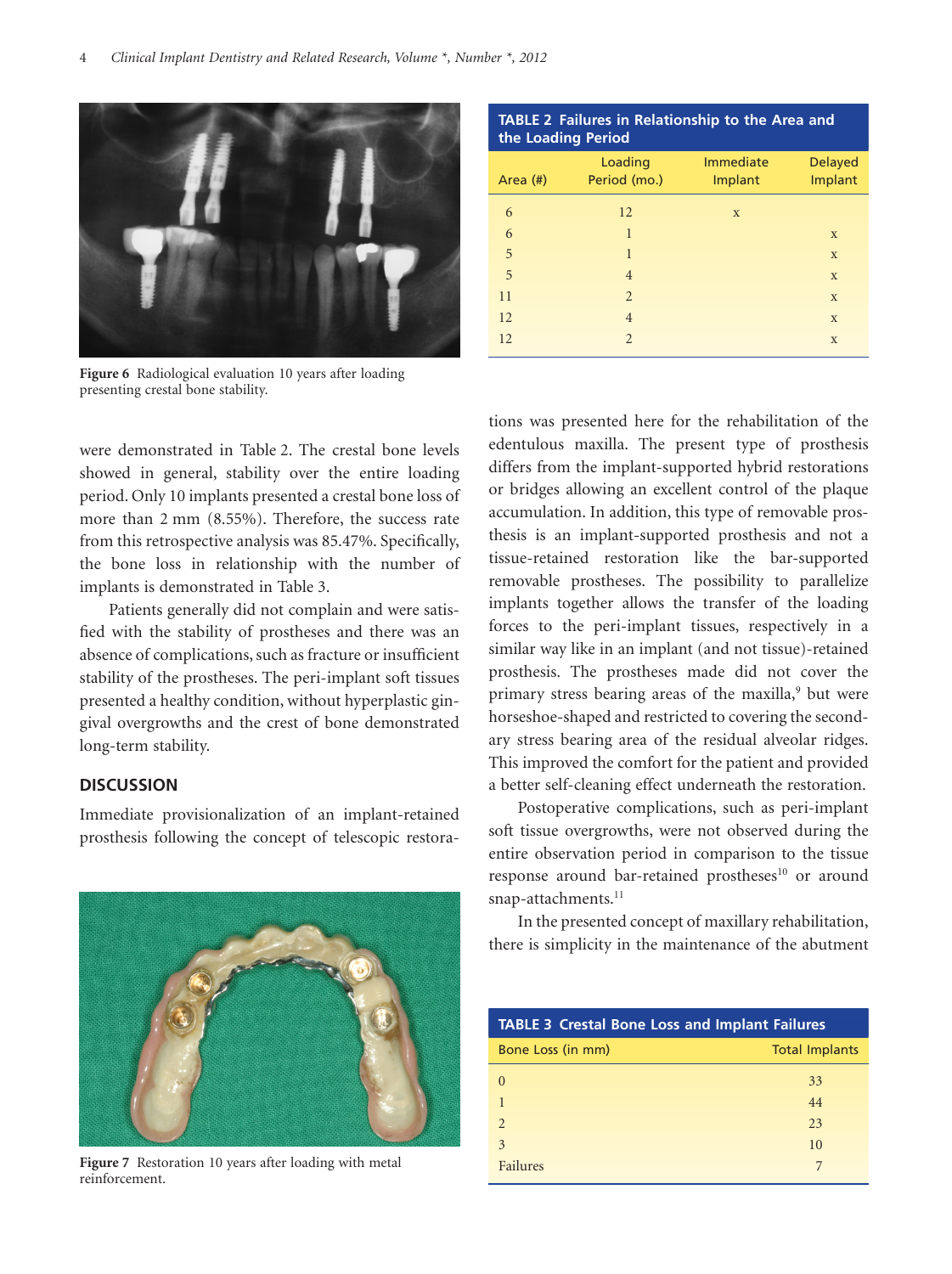implants for patients as well as dental hygienists. The double-crown technique represents an ideal type of anchorage in terms of retention. $12-14$ 

Within the limitations of the study, which is not a randomized clinical trial, but a report of clinical case series with the same treatment, the authors demonstrate the surgical as well as the prosthetic protocol using immediate functional loading for the maxillary rehabilitation. The biomechanical aspects of the telescopic (prefabricated) abutments have been introduced in the treatment of the edentulous mandible in a 2-year follow-up study. Long-term (10-year) data have been evaluated earlier in another group of subjects<sup>5,6</sup> using immediate functional loading protocol. Certainly, limitations of the evaluation of the crestal bone levels have to be considered since the radiographic examination was performed using panoramic and not standardized periapical radiographs. This is a common limitation in most retrospective studies in the daily practice.

The used protocol may be used in the atrophic maxilla but not in cases with extreme atrophy, where surgical interventions and orthognathic surgery is indicated.

The demands on the primary stability and bone retention of the individual implant are increased to prevent any micro-movements under functional loads. The progressive thread design of the used implant system with its rough surface texture seems to be well suited for this purpose. The secondary splinting effect via conical elements rigidly integrated into the denture base is equivalent to primary splinting with a bar, since the precision fit of the machined pair of conical elements results in stable positive seating of the secondary on the primary component. Micro-cracks and micromovements are prevented by the splinting effect, which results of polymerizing the secondary crowns in the denture base in situ and in its position of maximum intercuspation. The immobilization of the implants in the early healing phase is very important, because the denture acts both as a dressing and a splint for the implants during the first 2 weeks. Also important is a diet that excludes hard foods during this period to limit the functional load.

Considering the age of the patients included in this retrospective evaluation, the present treatment concept may have advantages for patients with complex medical history, who are not able to be treated with high number of implants and may need hospitalization or treatment by the specialist. In addition, the used protocol does not require a high number of implants and only four to six implants are sufficient for the complete rehabilitation of the maxilla. This is an economical benefit for the patient especially for the elderly, who has medical and socioeconomical limitations and does need not long visits for the treatment. Our long-term data (mean loading period: 5 years) reported no complications in terms of insufficient stability of the prosthesis with the used prefabricated telescopic anchorage system.

It may be considered that this protocol is an overtreatment for patients with edentulous mandible and full dentures. Patients with edentulous maxillae feel comfortable with the here presented horseshoe-shaped dentures, covering the residual alveolar ridges and improving the patient comfort. However, this treatment concept can be used in patients with implant-supported mandibular two-implant overdentures or five to six implant-retained fixed bridges.

Compared to previously described well-established concepts, such as the 'All-on-four' protocol using tilted implants,<sup>14–18</sup> we were able to present successful results with removable rehabilitation for patients in order to improve quality of life in terms of retention and plaque control. Even the results from the fixed restorations are very promising; the expenses for the restorations are high and there is a risk for need of a new prosthesis in case of implant failure. The advantage of presented protocol here is the option of extension of the prosthesis in case of implant failure, and the placement of another implant in adjacent sites without to increase the cost for the prosthesis.

Immediate loading protocols using the same implant design and fixed restorations have been presented previously, showing high success rates and crestal bone stability, when implants with platform shifting were placed and the abutments were never removed.<sup>19-21</sup> Using similar protocols, the final outcome is very successful as well in patients with history of heavy smoking, since the abutments will be placed on the day of the surgery and they will never be removed.<sup>22</sup> The benefits of the immediate loading protocol as a treatment of choice, reducing in that way the entire treatment period and patient visits,<sup>23,24</sup> does not mean that this kind of abutment cannot be used in the delayed loading protocol. Due to the long-term success of implants loaded delayed or immediately without significant differences in the success rates, $24,25$  we consider as a treatment of choice the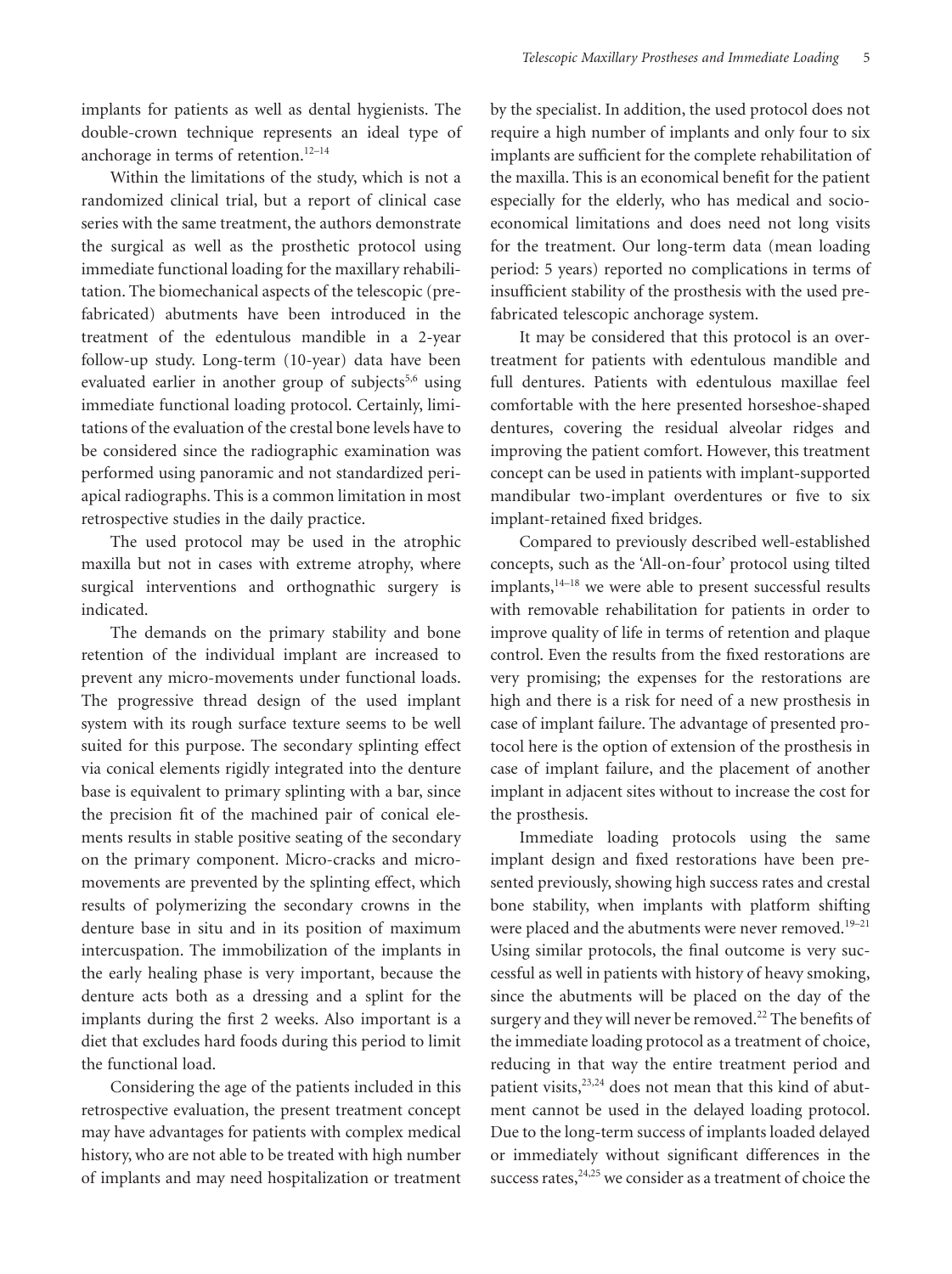immediate loading protocol when basic requirements are met.20,23,25–29

A similar treatment protocol with the use of telescopic implant-supported restorations for the maxillary rehabilitation after maxillectomy achieved a sufficient retention and stability of the restoration, when the conventional obturator denture presents difficulties in the retention.<sup>30</sup>

In the present protocol, under a strict selection of patients with good compliance and the minimum requirements of implant length (at least 9.5 mm) and good bone quality, the immediate functional loading in the maxilla using four to six implants and telescopic retained prostheses seems to be successful treatment concept with predictable long-term result. Certainly, such protocols are contraindicated in clinical cases with functional disturbances like bruxers and/or eccentric parafunctional forces.29 Under these requirements, the present protocol seems to be an alternative method for the rehabilitation of the edentulous maxilla that may be used in the treatment of patients providing economic, technical and clinical benefits.

## **REFERENCES**

- 1. Langer A. Telescope retainers and their clinical application. J Prosthet Dent 1980; 44:516–522.
- 2. Ericson A, Nilsson B, Bergman B. Clinical results in patients provided with conical crown retained dentures. Int J Prosthodont 1990; 3:513–521.
- 3. Gotfredsen K, Holm B. Implant- supported mandibular overdentures retained with ball or bar attachments: a randomized prospective 5-year study. Int J Prosthodont 2000; 13:125–130.
- 4. Cune M, van Kampen F, van der Bilt A, Bosman F. Patient satisfaction and preference with magnet, bar-clip, and ball-socket retained mandibular implant overdentures: a cross-over clinical trial. Int J Prosthodont 2005; 18:99–105.
- 5. May D, Romanos GE. Immediate implant-supported mandibular overdentures retained by conical crowns: a new treatment concept. Quintessence Int 2002; 33:5–12.
- 6. Romanos GE, May S, May D. Treatment concept of the edentulous mandible with prefabricated telescopic abutments and immediate functional loading. Int J Oral Maxillofac Implants 2011; 26:593–597.
- 7. Romanos GE, May S, May D. Combined tooth-implant supporting telescopic mandibular prostheses and immediate loading. Int J Oral Maxillofac Implants 2012:27 (in press).
- 8. Albrektsson T, Zarb G, Worthington P, Eriksson AR. The long-term efficacy of currently used dental implants: a

review and proposed criteria of success. Int J Oral Maxillofac Implants 1986; 1:11–25.

- 9. Jacobson TE, Krol AJ. A contemporary review of the factors involved in complete denture retention, stability, and support. Part I: retention. J Prosthet Dent 1983; 49:5–15.
- 10. Einsele F, Merkel U, Romanos GE, Strub JR, Weingart D. Implantatretinierte Hybridprothesen auf Brånemark-sowie Bonefit (ITI)-Implantaten mit Kugelkopfattachments im Unterkiefer. Eine Longitudinalstudie über vier Jahre. Implantologie 1994; 1:23–37. (German).
- 11. den Dunnen AC, Slagter AP, de Baat C, Kalk W. Professional hygiene care, adjustments and complications of mandibular implant-retained overdentures: a three-year retrospective study. J Prosthet Dent 1997; 78:387–390.
- 12. Wenz HJ, Hertrampf K, Lehmann KM. Clinical longevity of removable partial dentures retained by telescopic crowns: outcome of the double crown with clearance fit. Int J Prosthodont 2001; 14:207–213.
- 13. Widbom T, Lofquist L, Widbom C, Soderfelldt B, Kronstrom M. Tooth-supported telescopic crown-retained dentures: an up to 9-year retrospective clinical follow up study. Int J Prosthodont 2004; 187:29–34.
- 14. Krennmair G, Weinlaender M, Krainhoefner M, Piehslinger E. Implant-supported mandibular overdentures retained with ball or telescopic crown attachments: a 3-year prospective study. Int J Prosthodont 2006; 19:164–170.
- 15. Brånemark PI, Engstrand P, Öhrnell LO, et al. Brånemark Novum®: a new treatment clinical follow-up study. Clin Impl Dent Relat Res 1999; 1:2–16.
- 16. Maló P, Nobre Mde A, Petersson U, Wigren S. A pilot study of complete edentulous rehabilitation with immediate function using a new implant design: case series. Clin Implant Dent Relat Res 2006; 8:223–232.
- 17. Degidi M, Nardi D, Piattelli A. Immediate loading of the edentulous maxilla with a definitive restoration supported by an intraorally welded titanium bar and tilted implants. Int J Oral Maxillofac Implants 2010; 25:1175–1182.
- 18. Crespi R, Vinci R, Cappare P, Romanos GE, Gherlone E. A clinical study of edentulous patients rehabilitated according to the All-on-four? Immediate function protocol. Int J Oral Maxillofac Implants 2012; 27:428–434.
- 19. Romanos GE, Toh CG, Siar CH, Swaminathan D. Histologic and histomorphometric evaluation of peri-implant bone subjected to immediate loading: an experimental study with Macaca fascicularis. Int J Oral Maxillofac Implants 2002; 17:44–51.
- 20. Romanos GE. Immediate loading in the posterior mandible. Animal and clinical studies. Berlin: Quintessence Publ., 2005.
- 21. Romanos GE, Nentwig GH. Immediate functional loading in the maxilla using implants with platform 'shifting'. Fiveyear results. Int J Oral Maxillofac Implants 2009; 24:1106– 1112.